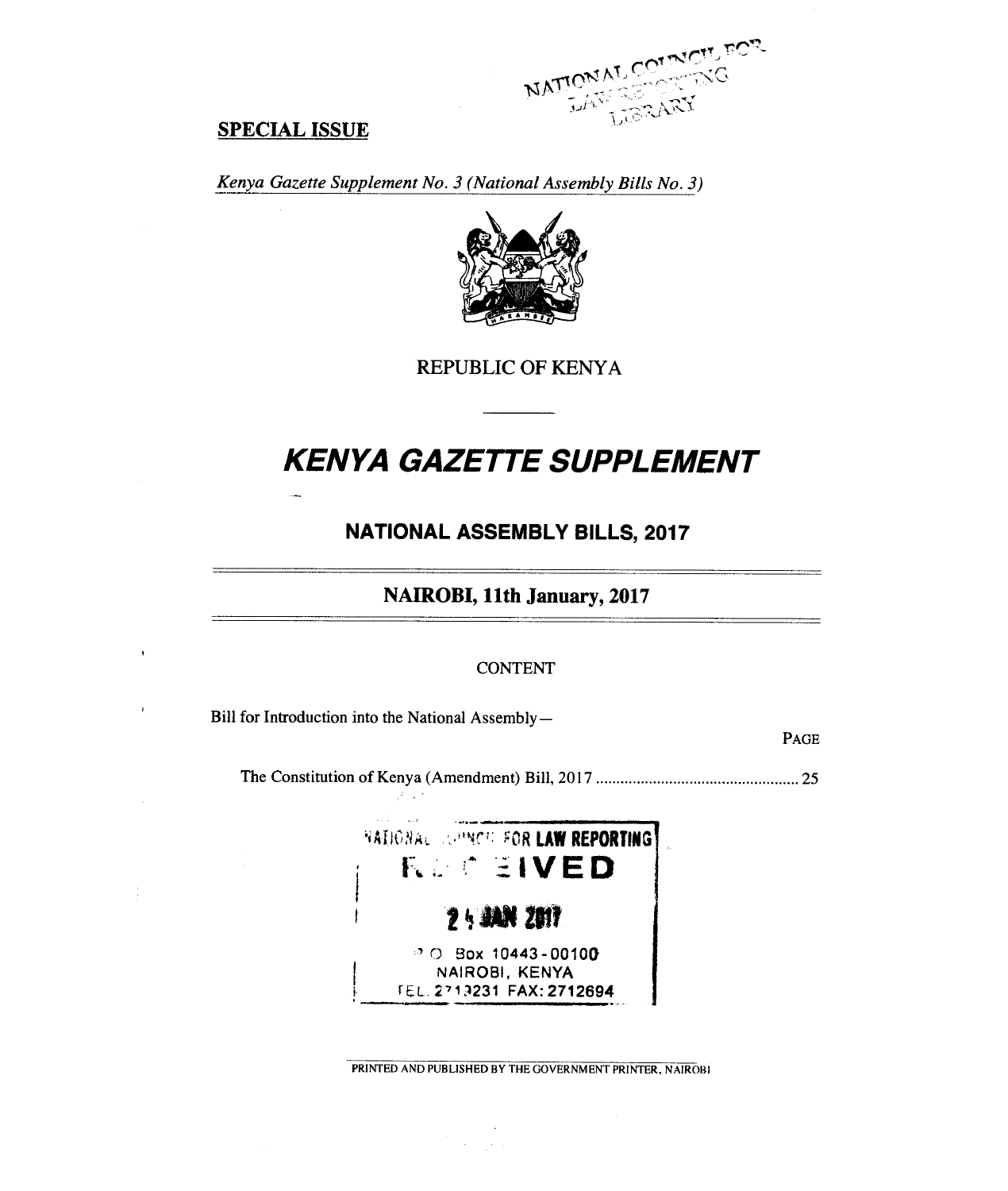# **THE CONSTITUTION OF KENYA (AMENDMENT) BILL, 2017**

### **A Bill for**

### **AN ACT of Parliament to amend the Constitution**

**ENACTED** by the Parliament of Kenya, as follows-

1. This Act may be cited as the Constitution of Kenya ,Amendment) Act, 2017 and shall come into force upon publication in the Gazette.

2. The Constitution is amended by inserting the following new Article immediately after Article 206Amendment of the Constitution.

Short title.

### **206A. National Government Constituencies Development Fund**

(1) There is established the National Government Constituencies Development Fund which shall be a national government fund consisting of monies of an amount of not less than 2.5% of all the national government's share of revenue as divided by the annual Division of Revenue Act enacted pursuant to Article 218 or as may be provided for in legislation. The funds shall vest in and be operated and managed by a Board established under an Act of Parliament.

(2) The National Government Constituencies Development Fund is established for the following purposes-

- (a) to provide for the sustainable and equitable development of all parts of the Republic by ensuring minimum annual development finance allocations to every constituency in the Republic;
- (b) to recognize the constituency as a platform identification, performance implementation of national government functions;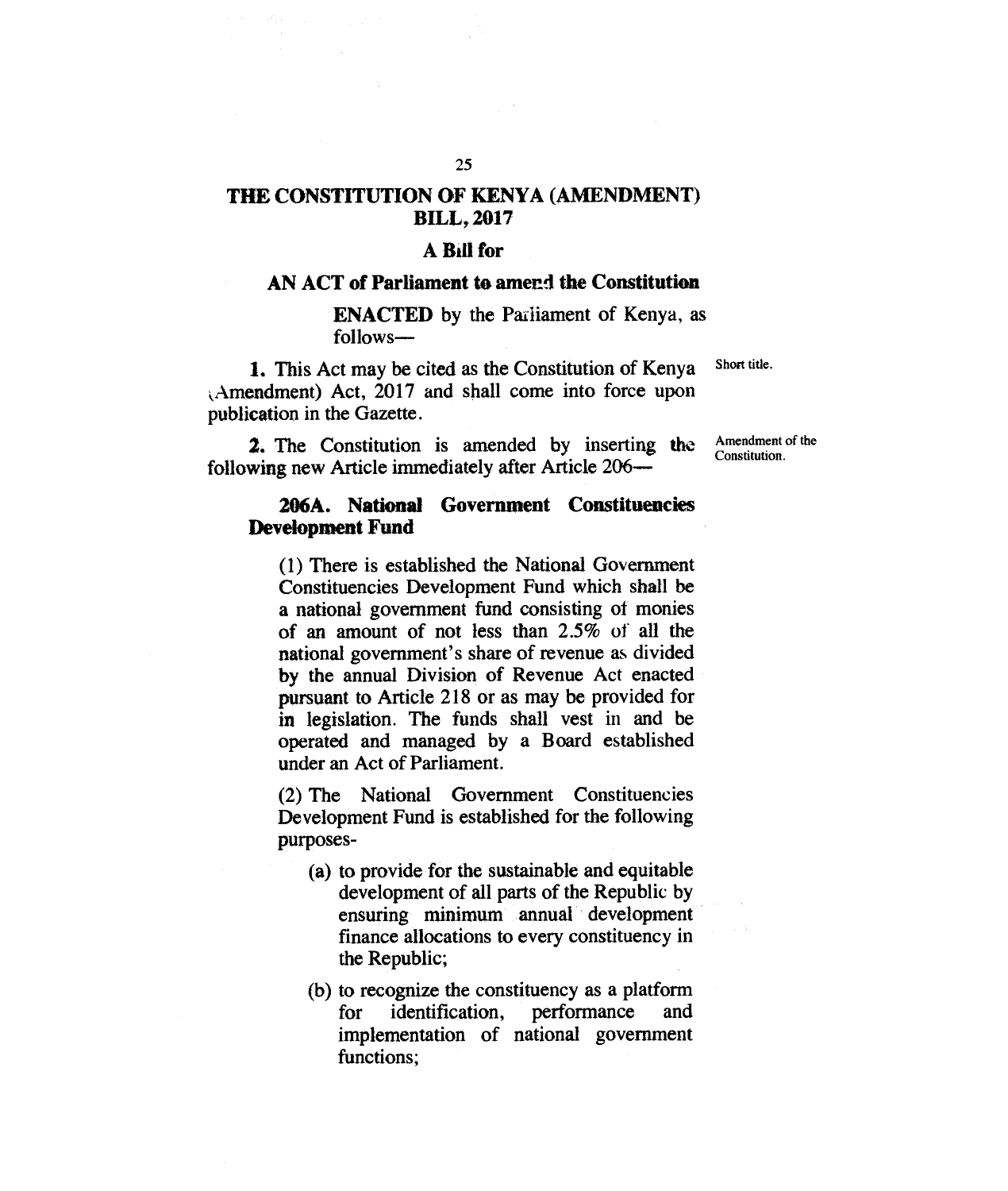- (c) to facilitate the performance and implementation of national government functions in all parts of the Republic;
- (d) to provide for the participation of the people in the determination and implementation of identified national government development projects at the constituency level;
- (e) to provide mechanisms for supplementing infrastructure development at the constituency level in matters within the functions of the national government under this Constitution;
- (f) to provide mechanisms for elected Members of the National Assembly to effectively represent their constituencies in national government development prioritisation programmes;
- (g) to provide mechanisms for the National Assembly to exercise oversight over the performance of specified national government functions at the constituency level; and
- (h) to build local accountability and transparency in the use of national resources.
- (3) An Act of Parliament shall make further provisions on the management and operation of the National Government Constituencies Development Fund.

Amendment of the Constitution.

# following new Articles immediately after Article 208-

**3.** The Constitution is amended by inserting the

### **208A. National Government Affirmative Action Fund**

(1) There is established the National Government Affirmative Action Fund which shall vest in and be operated and managed by a Board established by an Act of Parliament.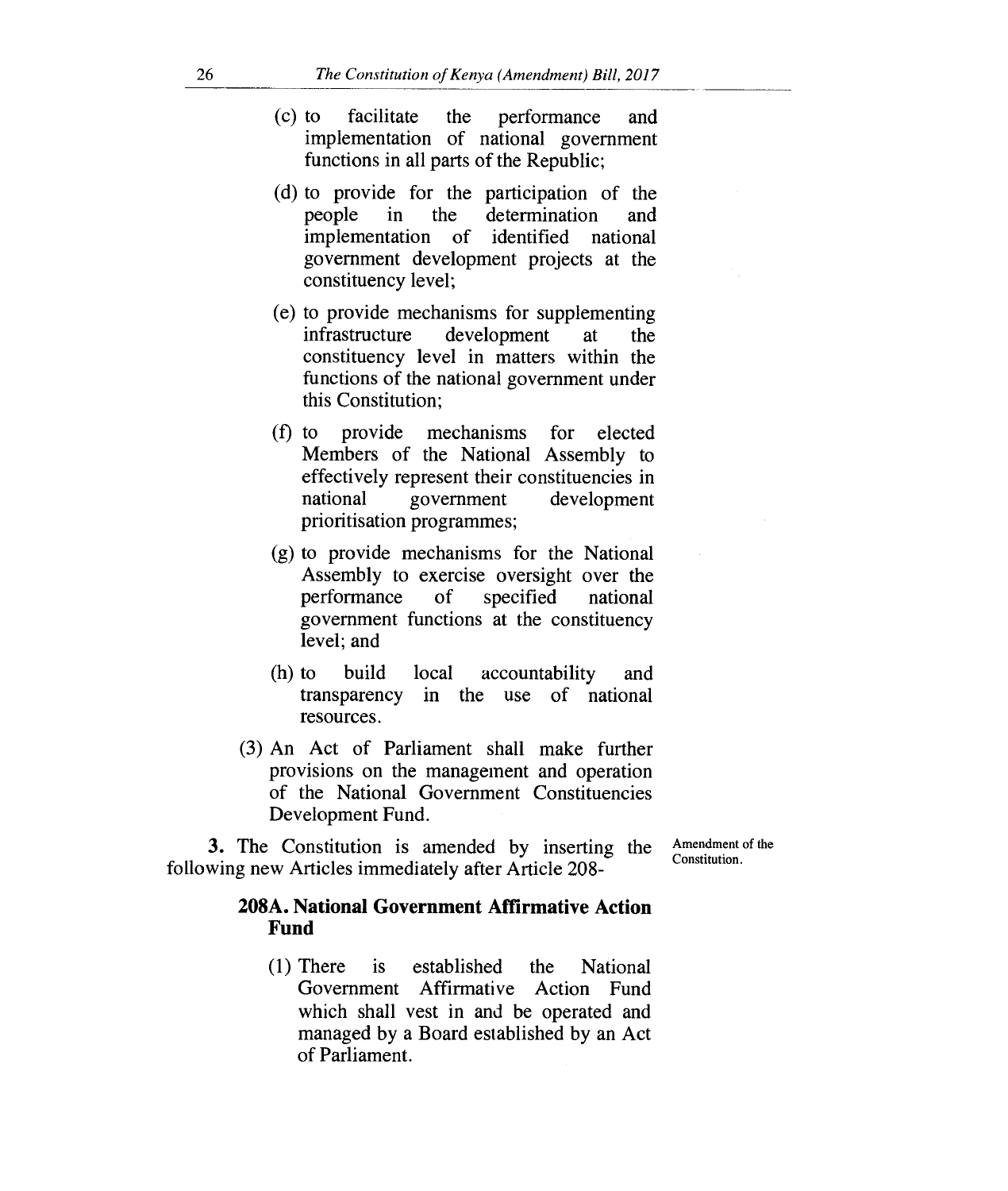- (2) The object and purpose of the National Government Affirmative Action Fund is  $to-$ 
	- (a) complement the national government's programmes on affirmative action measures;
	- (b) promote equality in the enjoyment of all fundamental rights and freedoms;
	- (c) promote the right to equal opportunities for all Kenyans.

### **208B. Parliamentary Oversight Fund**

- (1) There is, established the Parliamentary Oversight Fund which shall be a national government fund consisting of monies allocated by the National Assembly in every financial year.
- (2) The object and purpose of the Parliamentary Oversight Fund is to-
	- (a) provide facilitation to Senators to enable them exercise oversight over national government revenue allocated to the county governments;
	- (b) provide facilitation to Senators to enable them safeguard devolution;
	- (c) provide facilitation to Members of the National Assembly to enable them exercise oversight over national revenue and its expenditure;

And a series of the control

(3) An Act of Parliament shall make further provisions on the management and opera ions of the Parliamentary Oversight Fund.

the common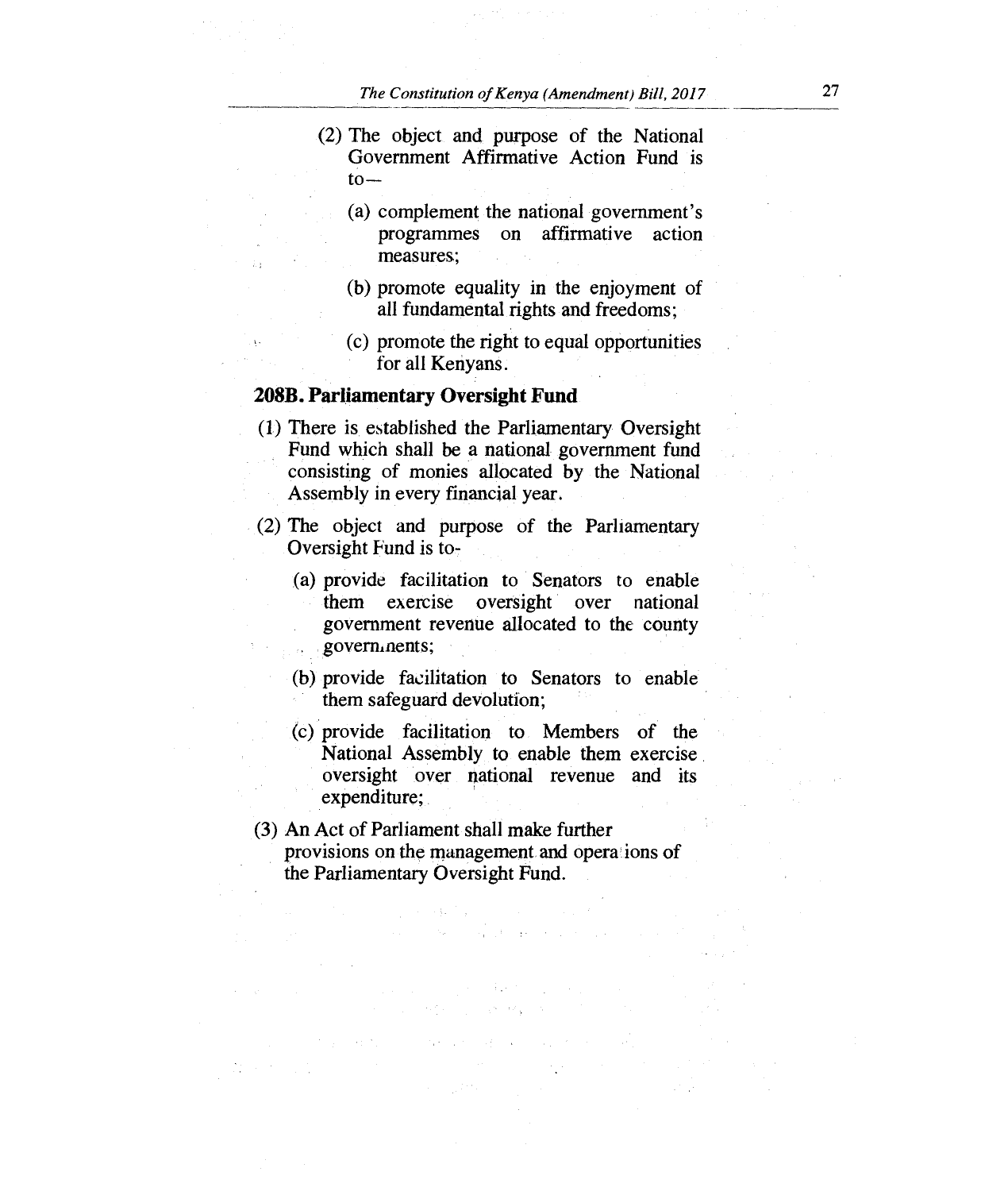### **MEMORANDUM OF OBJECTS AND REASONS**

The principal object of the Bill is to amend the Constitution of Kenya by inserting a new Article 206A to provide for the establishment of the National Government Constituencies Development Fund and two new Articles 208A and 208B to provide for the establishment of the National Government Affirmative Action Fund and the Parliamentary Oversight Fund, respectively.

It is noted that the existing National Government Constituencies Development Fund established under the National Government Constituency Development Fulid Act, No. 30 of 2015, was originally established in 2003 through the enactment of the Constituencies Development Fund Act, No. 10 of 2003.

Since its inception, it has been manifestly self-evident that the National Government Constituencies Development Fund has facilitated life changing community development and empowerment projects in the fields of education, health, security, roads and provision of clean water to our people.

The National Government Affirmative Action Fund, on its part, is established under the Public Finance Management (National Government Affirmative Action Fund) Regulations, 2016 made pursuant to the provisions of the Public Finance Management Act, No. 18 of 2012.

The promulgation of a new Constitution by Kenya in August 2010 brought with it devolution and the attendant two levels of government; the national government on the one hand and the county governments on the other. Notwithstanding the two levels of government, the Constituency Development Fund has been and continues to add value to the citizenry. The Constituency Development Fund continues to meet specialized needs thereby contributing immensely towards development in stated areas at the grassroots level, thus the need to constitutionalise the fund thereby aligning it to realities of the new Constitutional order.

It is in light of these developments that **Clause 2** of the Bill seeks to insert a new Article 206A to;

- (a)  $\infty$  cognize the constituency as a platform for identification, performance and implementation of national government functions;
- (b) facilitate the performance and implementation of nat onal government fur ctions in all parts of the Rept blic;
- (c) provide for the participation of the people: in the determination and implementation of identified national government  $d$  velopment projects at the constituency level,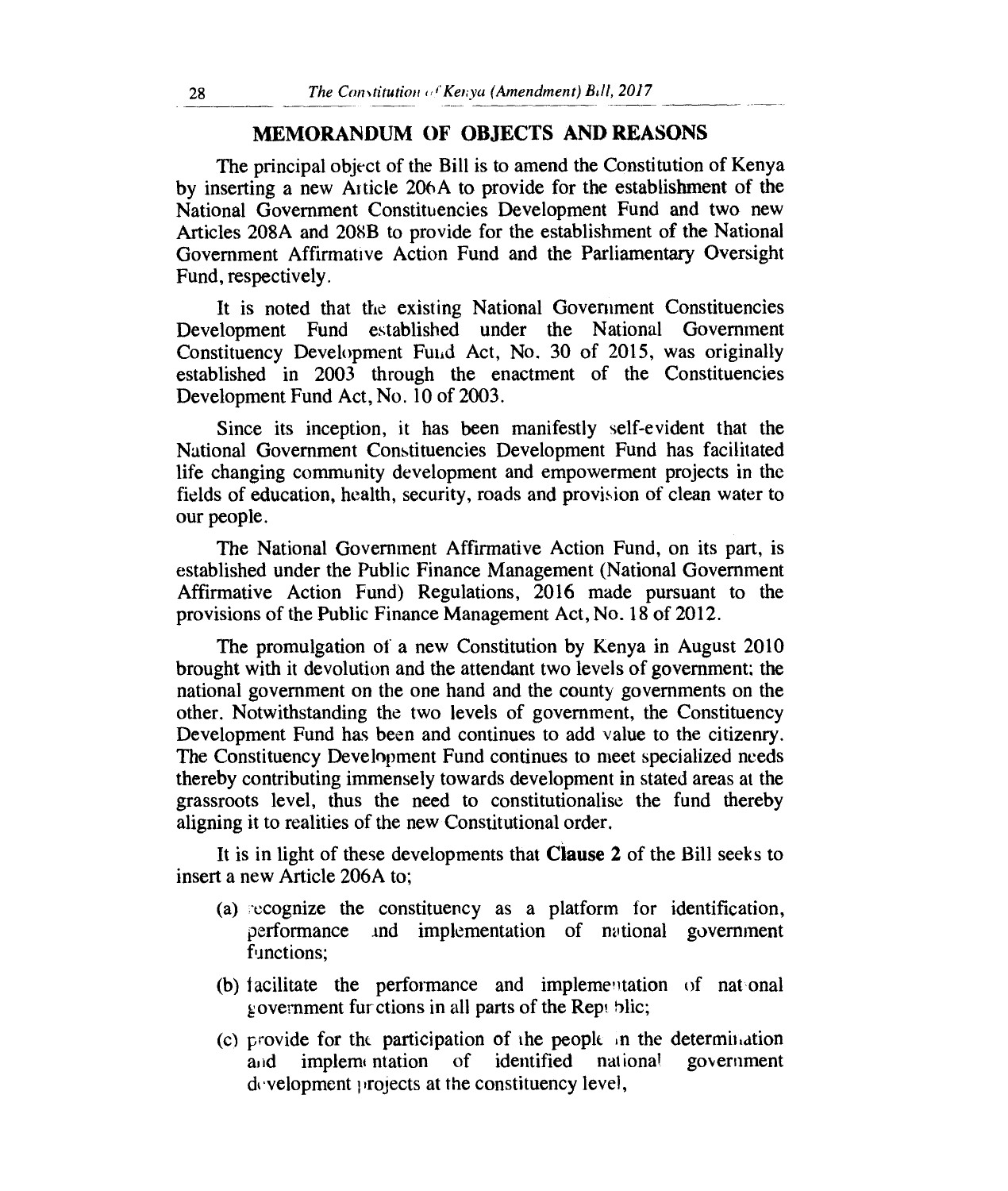- (d) promote the national values of human dignity, equity, social justice, inclusiveness, equality, human rights, non-discrimination and protection of the marginalized;
- (e) provide for the sustainable and equitable development of all parts of the Republic by ensuring minimum annual development finance allocations to every constituency in the Republic;
- (0 provide mechanisms for National Assembly to exercise oversight over the performance of specified national government functions at the constituency level as provided for under Article 95 of the Constitution;
- (g) provide for mechanisms for supplementing in rastructure development at the constituency level in matters falling within the functions of the national government at that level in accordance with the Constitution;
- (h) provide a framework for citizens led development to assist the national government in planning and prioritizing the use of its resources;
- (i) create a harmonious relationship between citizens and the national government and its officers in local development.
- (i) provide a p atform for citizens participation in service delivery; and
- (k) build local accountability and tran Jarency in the use of resource.

**Clause 3** of the Bill seeks to insert new A ticles 208A and 208B in the Constitution in order to anchor the Nationa: Government Affirmative Action Fund and the Parliamentary Oversight Fuld in the Constitution.

The principal object and p irpose for the establishment of the National Govern neat Affilmative Action Fund is to complement the national government is progrummes on affirmative action measures.

The princip  $\mathbf{J}$  object and pi pose for the establishment of the Parliamentary  $\theta$  versight Fund is to provide facilitation to Senators and Members of the National Assembly  $\upsilon$  enable them exercise oversight over government revenue and expenditure as provided for in the Const aution.

#### **Statement on whether Bill concern• county governments**

The Bill is a constitution amendment Bill and shall be eracted in accordance with the provisions of Article 256 of the Constitution.